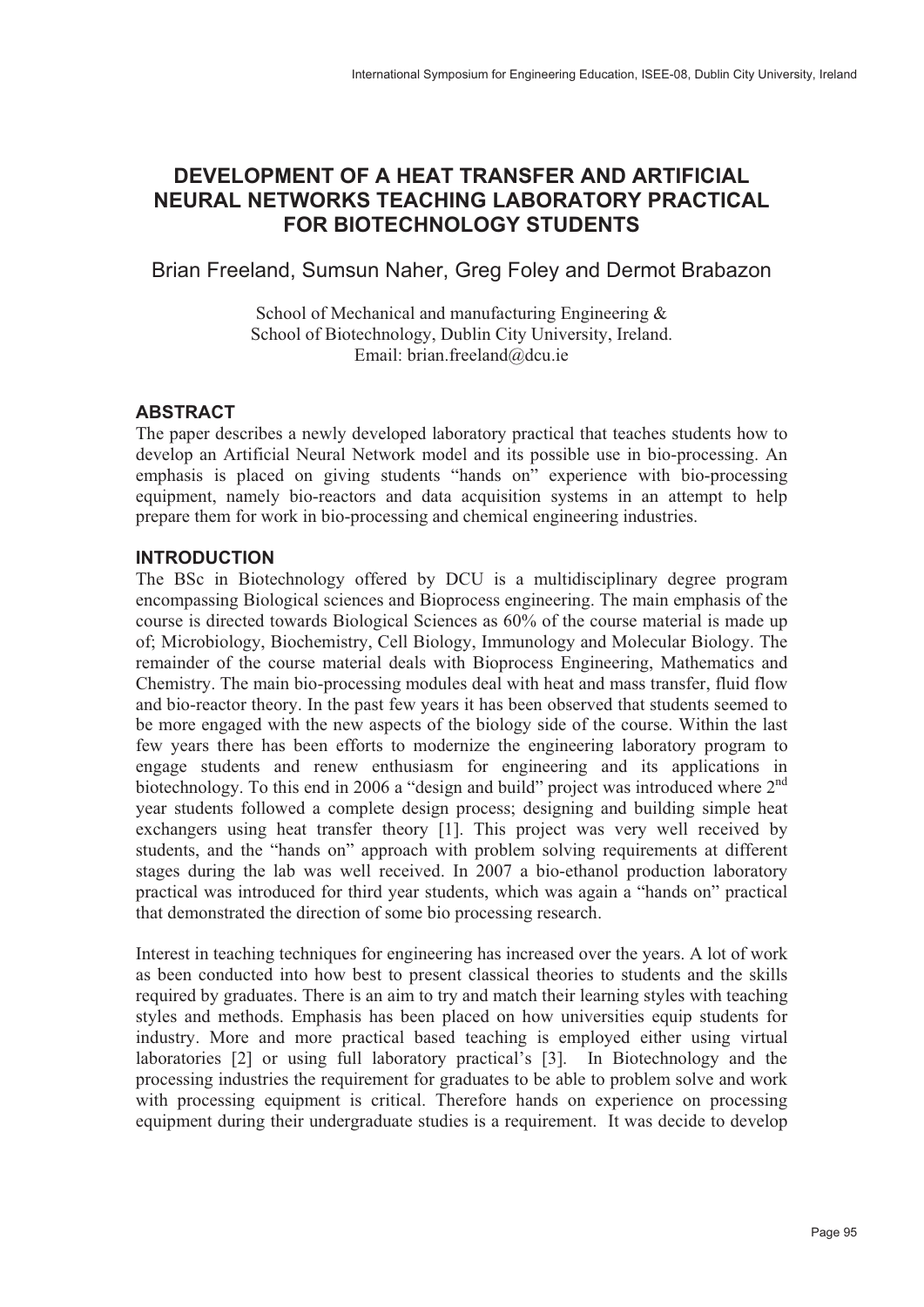a new laboratory to teach heat transfer and the use of bio processing equipment while demonstrating new lines of research in bio processing engineering. The aim of the developed lab would be to help engage students and introduce them to the kind of research being conducted in the school

#### *Heat transfer in stirred tank reactors*

Stirred tank reactors are the most important equipment used in biotechnology processing and chemical engineering. They are used for many functions in bio processing such as growing cells, cultures, food production, brewing and for chemical production. They vary in size from 1 litre lab bench scale to 10-30 litre pilot scale to 1000 litres and above for production scale. They can be used in a variety of field's examples of such are; testing new drugs, producing bakers yeast, Bio-ethanol etc. Temperature control is critical for bioreactors as cell growth generate heat that need to be removed, while maintaining the broth within small operating temperatures (30°C-40°C). Due to the significance of temperature control it was decided to examine the overall heat transfer coefficient (U) in a stirred tank jacketed vessel.

#### *Artificial neural networks*

Artificial neural networks (ANNs) have been used for diverse applications such as pattern recognition, environmental modelling, machine calibration, chemical engineering and economic modelling. They have been used for several functions such as optimisation, simulation and prediction purposes. The main reason for ANN's use in so many diverse fields is that they have been seen to perform very well in comparison with existing statistical techniques. This is due to their following features:

- Nonlinear/ curve fitting abilities.
- Insensitivity to noise within the data [4].
- Ability to generate acceptable models from limited data [5].

ANNs are starting to be used extensively in heat transfer problems as their abilities stated above make them idea for modeling heat transfer, which in its essence is a non linear problem. The use of Artificial Neural networks for the lab will demonstrate new up to the minute research in bio-processing engineering, as the use of ANNs for heat transfer problems is a very new field, with several papers published in even the last three years [6, 7].

#### *Student Learning Styles*

In order to assess the learning styles of a significant sample of the Biotechnology student population, the 2<sup>nd</sup> year students were given Fielders learning styles questionnaire. The outcome of which would be used to conclude what type of teaching best suits biotechnology students. The survey was conducted on 19 students, 86% of the total class. The survey results showed that 80% of student's surveyed are strongly visual learners, they learn better by reading charts and diagrams to explain concepts rather than presented in a verbal manner. Most of students are balanced between sequential and global, meaning that they like to be presented the full picture of concepts at the start of a lesson and then, introduced to the concept piece by piece. 75% of the class are active learners, with the rest balanced and a small percentage reflective. Its surprising that some students are reflective as studies have show that the engineering and science students are heavily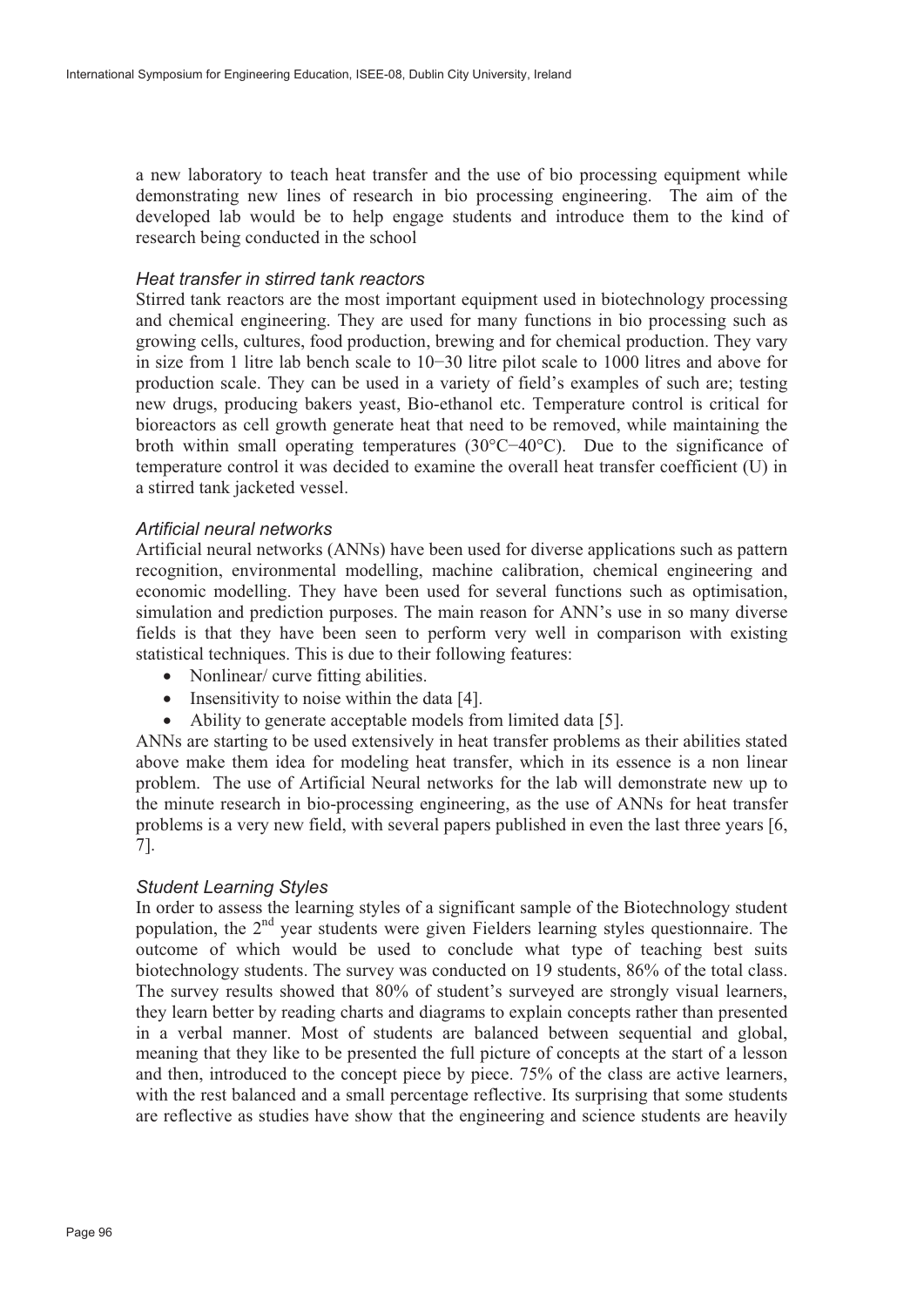active based learners rather than reflective. From the results of the fielder surveys it can be determined that laboratory practical's and teaching using problems based learning, are techniques that would best suit, biotechnology students. These results also ties in well with general engineering student, who are generally more active and visual learners [8]. Any laboratory practical should be set up in a sequential manner, using a lot of visual aids to explain concepts etc. Students should have a lot of input into the practical, and have a sense of ownership over the practical and their work, this was seen to be a beneficial motivating factor with the design and build heat exchanger project in previous years [1].

Students should be introduced to the following concepts during the laboratory:

- Artificial neural network modelling.
- Experimental setup.
- Heat transfer in bioreactors.
- Industrial specification process equipment; valves, pumps flow meters, data acquisition and computer control.
- Piping and instrumentation (P&ID) diagrams.

## **RESOURCES AND METHODS**

## *Overall heat transfer coefficient (U)*

An equation was developed from  $1<sup>st</sup>$  principles using heat balance equations to calculate the cooling overall heat transfer coefficient in a stirred tank jacketed vessel. This is used in existing heat transfer lectures and tutorials given in  $2<sup>nd</sup>$  and  $3<sup>rd</sup>$  year. Hence the students are expected to know it before they start the lab. They will have to calculate U for their five experimental runs, and the labview program will check their answers, if it's within 10% of actual U, it's saved into the dataset along with the input variables for the given run.

$$
\ln\left(\frac{T_0 - T_{w1}}{T - T_{w1}}\right) = \frac{M_w \mathcal{C}_{pw}}{MC_p} \left(1 - \frac{1}{\beta}\right) t
$$
\n
$$
\beta = \frac{1}{1 - m\frac{M}{M_w}} \qquad U = \ln \beta \frac{M_w \mathcal{C}_p}{A} \left(\frac{W}{m^2 K}\right)
$$
\n(3)

Where:  $M_w$  is the Mass flow-rate (m3/s), M is the mass of process Fluid (Kg), N is the agitation Speed (rpm), T is the current vessel bulk temperature ( $\rm{°C}$ ), T<sub>0</sub> is the original Tank Temperature (°C),  $T_{W1}$  is the input coolant temperature (°C), A is the Heat Transfer Area (m2) and  $C_p$  is the specific Heat Capacity of Water (J/kgC). If the correlation is correct a plot of LnT mean Vs time should give a straight line whose slope can be used to calculate Beta Eq.(2) and hence the overall heat transfer coefficient Eq.(3).

## *Monitored variables and ANN input selection*

To calculate U using equation 3 the following process variables must be monitored on the reactor: T,  $M_w$ ,  $T_{W1}$ . In order to develop an artificial neural network model physical inputs were to be selected that were known to effect heat transfer in stirred tanks [9], [10]. These variables had to be monitored and recorded, along with the corresponding U for each experiment in order to build a data set to train the neural network. The selected inputs can be seen in Figure 1.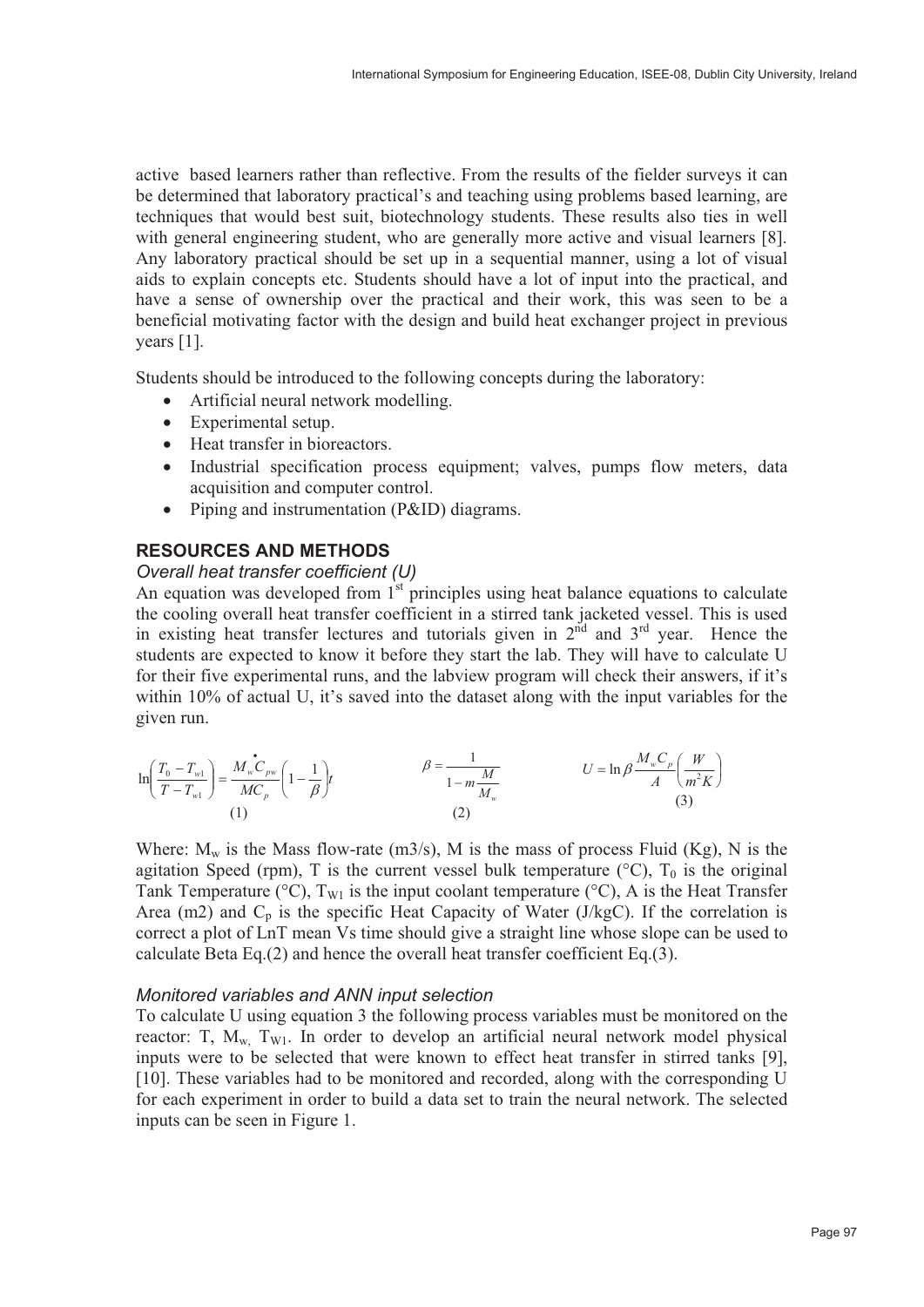### *Why not use existing Bioreactors?*

The pilot plant already has 3 fully operational 10l Sartorius Bioreactors. These were not used for the new teaching lab as it would have proven more costly to alter them, adding more process monitoring rather than construct a new one, as sterility of the process fluid will not be an issue, i.e. the product isn't important. Also the three bioreactors are used extensively in research and for  $4<sup>th</sup>$  year projects, they are critical equipment, therefore the students couldn't get full access to them if used for labs. As one of the main requirements of the practical is to give students experience of using industrial equipment it was decided that a custom made reactor, that has the same operational specifications as a pilot scale reactor should be constructed and used for the lab.



Figure 1: Artificial Neural Network with model inputs and output

#### *Artificial Neural Networks requirements*

A base data set was gathered to allow for training of the neural network. A full factorial and central composite design was used to gather a data set with 68 data points. This described the entire operating conditions of the system. The initial base model produced a mean relative error of 5.6% and Max relative error of 10.8%. It's thought that towards the end of the semester the student's model should attain better accuracies than this due to more training data available.

#### **RESULTS**

A stirred tank reactor was designed and constructed for the project, using an existing jacketed vessel. The main data acquisition and rig control components are illustrated in Figure 3b. The rig has safety features such as; over temperature shut off and fail safe cut off on all components.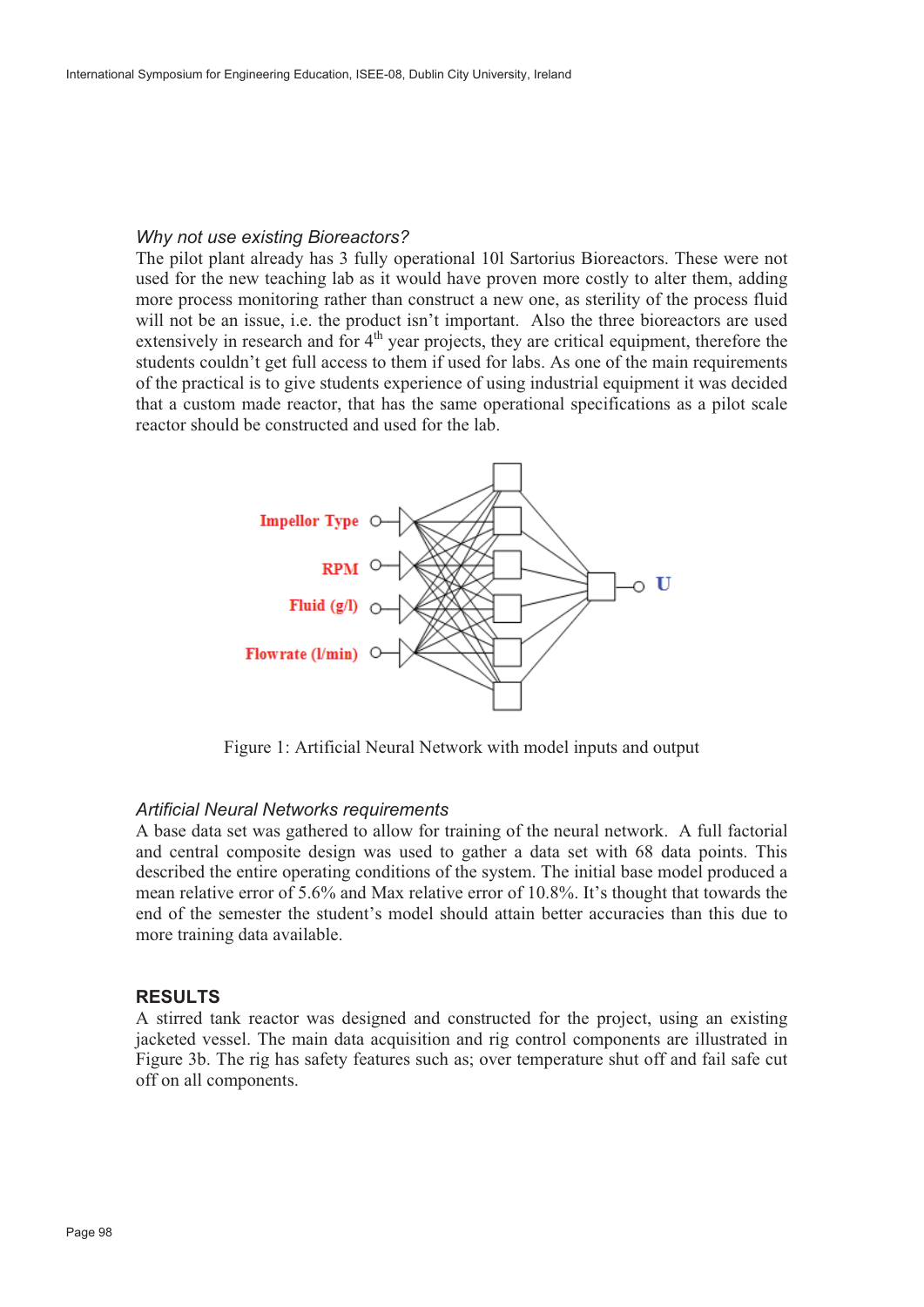

Figure 2: (a) Picture of heat transfer rig and (b) schematic of rig control.



Figure 5: Home welcome screen for laboratory.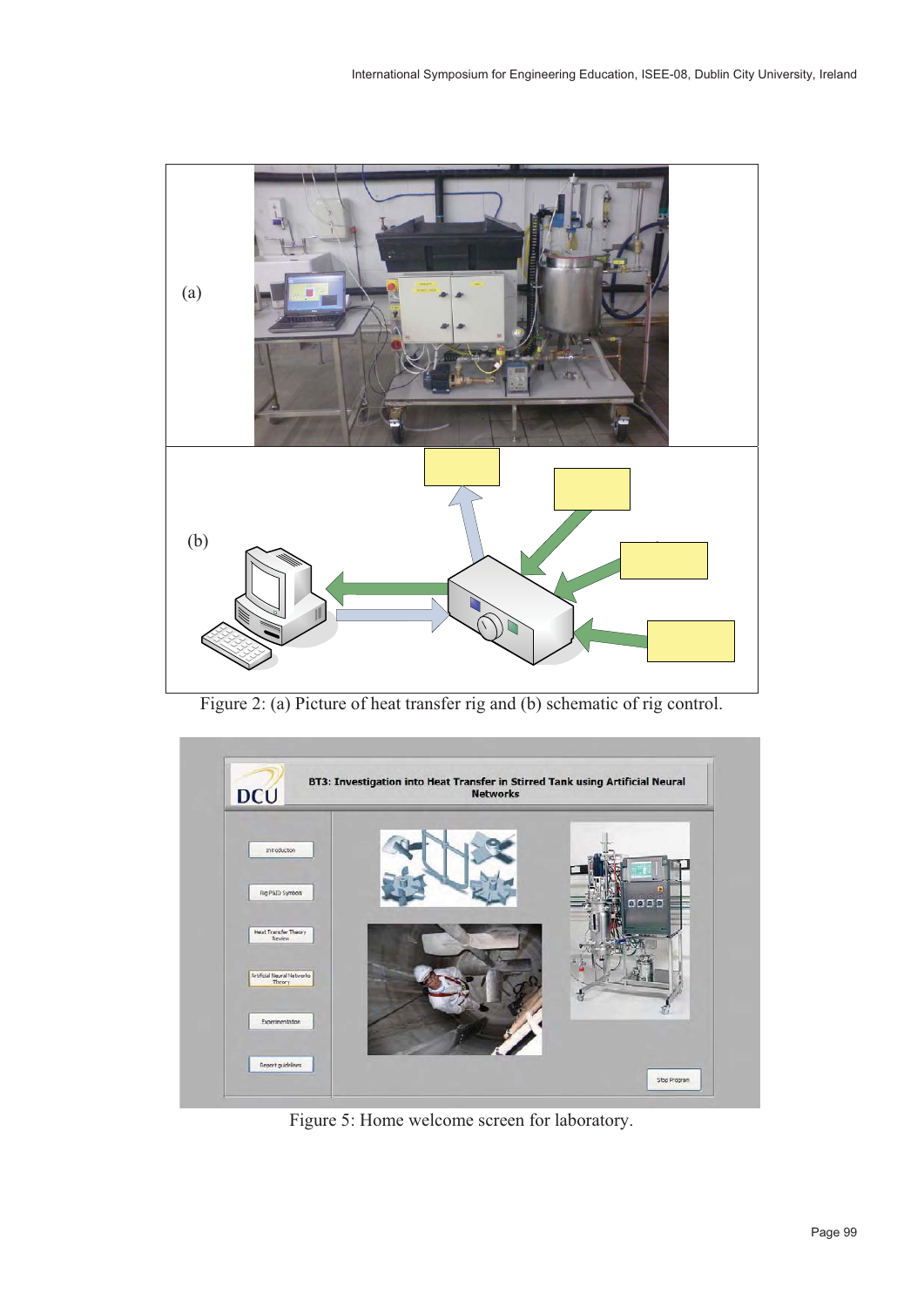### *Lab Structure (1 day)*

The lab is started from the welcome screen in the LabView interface, all options can be accessed from there, except the ANN model development, the uses Trajan neural network simulator software.

**1. Review heat transfer theory for bioreactors:** Students are given the opportunity to review bioreactor heat transfer theory, this would be a follow on from their lecture notes, however its not parts of the lab as such, just an available resource in the labview program. **2. Piping and Instrumentation Diagrams (P&ID):** Students are guided through the

symbols for the process equipment on the rig. As part of the report they will have to draw a P&ID diagram for the coolant system.

**3. ANN theory:** A simplified overview of artificial neural network theory was supplied, this is not meant to go into much detail, and it should help the global learners understand the training process later on during the lab.

**4. Show current data set:** The students are shown the current data set and asked to decide what five experiments to run that will be added to the data set and aid the development of the neural network, to give a better representation of the operating conditions. Over the weeks as the data set is increased the accuracy of the neural network should increase provided that the experiments are performed correctly. This should demonstrate the online uses on ANN in industry. It would be possible to just give students a full data set and perform an ANN tutorial using that data to develop the models however it was the author's intention to develop a lab that show students a real world Biotechnology application to neural networks and of course to get "hands on" use of bio processing equipment.

**5. Show and explain rig and its operation:** The labview interface guides through the experimental rig operation and rig settings that can be adjusted when setting up their experiment.

**6. Perform experiments:** The coolant flow rates, fluid concentration, impellor type and impellor speed is setup, using the labview program, to monitor variables before the data acquisition is started and experiments run. All process variables are displayed on the labview interface during data collection as seen in Figure 5.

**7. Calculate the overall heat transfer coefficient:** The student calculates U manually from the information given in a data analysis screen. They input their answer, if it's within 10% of the actual (LabView calculated) U its accepted and saved into the data set used for ANN development.

**8. Develop the Artificial neural network model from the data set:** An additional the lab manual is supplied to demonstrate a step by step approach to develop an ANN model for the data set.

**10. Model performance evaluation:** The performance of each lab groups developed model is determined during the lab, using mean relative error and max relative error deviation of model output from experimental U. Also towards the end of the semester the last models performance is review by the whole class, to determine what effect the addition of training data had on the modelling performance.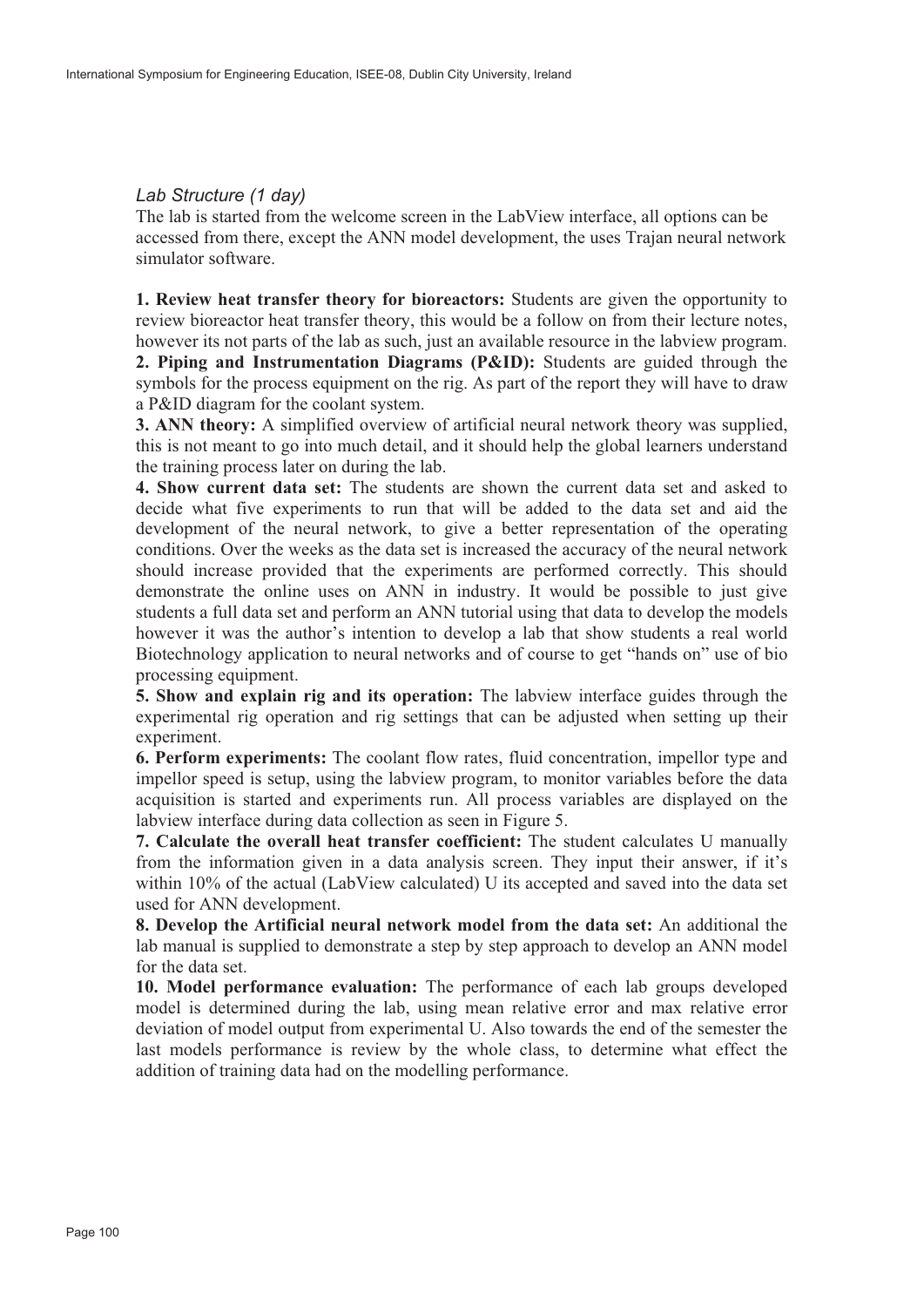

Figure 5: One of the laboratory data acquisition screens.

## **DISCUSSION AND CONCLUSIONS**

A heat transfer rig was designed and constructed using a limited budget. The bioreactors dimensions, operating conditions[11] and components were typical of a pilot scale bioreactor. A budget National instrument card was used very successfully for data acquisition and control of the rig, and a PicoTech TC08 thermocouple data logger integrated successfully into the labview environment. Labview was used successfully to develop a simple user interface that the students should be able to navigate with ease. The interface was set out in a sequential manner, relying on diagrams of the process to illustrate the changing process variables on the rig, an indeed the operation of solenoid valves etc. The students should get a feel for industrial bio processing equipment and the integration of such equipment with data acquisition and control software. Also students should have experienced "up and coming" research within bio processing and see the applications of a research topic, i.e. Artificial neural networks in an industrial setting.

## **REFERENCES**

- 1. B. Freeland and G. Foley A biotechnology student project and competition to design and build a simple heat exchanger, in International Symposium for Engineering Education. 17<sup>th</sup>-19<sup>th</sup> September 2007, Dublin City University, Ireland.
- 2. R.Greene, P.Smyth, D.Brabazon, and E.McLoughlin, Developmenty of interactive and remote learning instruments for engineering education, in International Symposium for engineering education.  $17^{th}$ -19<sup>th</sup> September 2007, Dublin City University, Ireland.